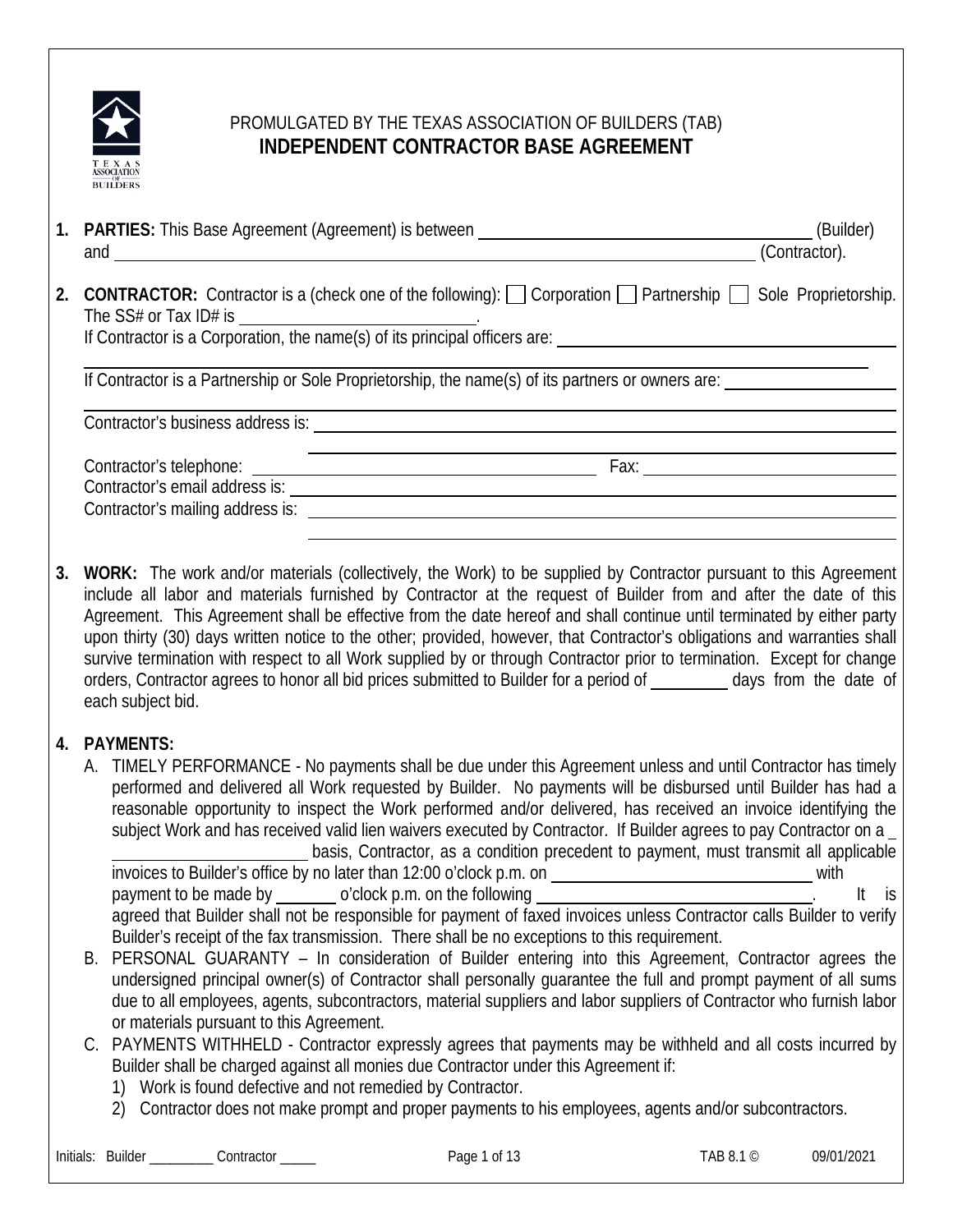- 3) Contractor does not make prompt and proper payments for labor, materials or equipment furnished by third parties.
- 4) Another contractor is damaged by an act for which Contractor is responsible.
- 5) Claims or liens are filed on the job as a result of Contractor's failure to make full and timely payments as required in subparagraph 2) above.
- 6) In the opinion of the Builder, Contractor's Work is not progressing satisfactorily.
- 7) Builder reasonably believes that the Work cannot or will not be completed in accordance with all the terms and conditions of this Agreement.
- 8) Contractor fails to perform warranty service under this Agreement or any other prior or contemporaneous agreement with Builder.
- 9) Builder is fined by any governmental agency on account of or arising out of Contractor's, his employee's or his agent's violation of any law, ordinance, regulation, administrative ruling or court order.
- 10) Contractor does not timely furnish itemized invoices as specified in this Agreement.
- 11) Violation, default or failure to comply with any other term or condition herein.
- D. RETAINAGE At all times during the performance of this Agreement, Builder shall be entitled to retain ten percent (10%) of each payment for Work satisfactorily performed and/or delivered and, if Builder elects to do so, the retained funds shall be paid to Contractor thirty-five (35) days after the date of final acceptance of the Work by Builder and Builder's receipt of valid lien waivers executed by Contractor and all of Contractor's subcontractors, laborers, and suppliers. This retainage amount may be withheld pursuant to §53.101 *et seq.* of the Texas Property Code.
- E. UNTIMELY SUBMISSION OF PAYMENT To the maximum extent allowed by law, all requests or demands for payment of any kind that are submitted after ninety (90) days from the earlier of the date of completion of the Work (i.e. the cessation of labor and the provision of professional services, materials or equipment) or the date a certificate of occupancy or equivalent approval has been issued with regard to the house for which the Work was completed, will not be paid, and Builder shall be and is released of all liability for payment under the terms of this Agreement for such delinquent requests or demands for payment.
- F. BOOKS AND RECORDS Upon reasonable notice, at reasonable times, and at Builder's cost, Builder or a third party retained by Builder shall have the right to access Contractor's non-proprietary and non-confidential books, records and documentation related to this Agreement for the purpose of verifying Contractor's performance of its obligations under this Agreement.
- G. COURSE OF DEALING Any oral request for services and/or materials is expressly not authorized by Builders' corporate officers, employees, representatives or agents and Contractor may not rely upon any such representation, regardless of any and all prior or future course of dealing, acts or otherwise, including but not limited to payment outside of the terms and conditions herein.
- **5. CONTRACTOR'S SUPPLIERS:** Contractor agrees to provide Builder with the names and addresses of Contractor's suppliers upon Builder's request for same. Builder may at its discretion, request written verification direct from Contractor's suppliers that Contractor has paid all bills currently due for materials and/or labor related to Work performed under this Agreement. In the event Contractor's accounts with his suppliers are more than 15 days past supplier's due date, Builder may, in its discretion, elect to withhold payment from Contractor and pay Contractor's suppliers to bring Contractor's accounts current. Builder may also, in its discretion, elect to pay various suppliers and subcontractors of Contractor by joint check. Any residual due Contractor after outstanding bills with Contractor's suppliers have been satisfied will then be paid to Contractor.
- **6. INDEPENDENT CONTRACTOR:** Contractor certifies that Contractor is an "independent contractor" and not an employee of Builder and as such, certifies that Contractor is solely responsible for all applicable taxes and charges including, but not limited to, withholding taxes, social security taxes and unemployment taxes on Contractor and

Initials: Builder \_\_\_\_\_\_\_\_\_ Contractor \_\_\_\_\_ Page 2 of 13 TAB 8.1 © 09/01/2021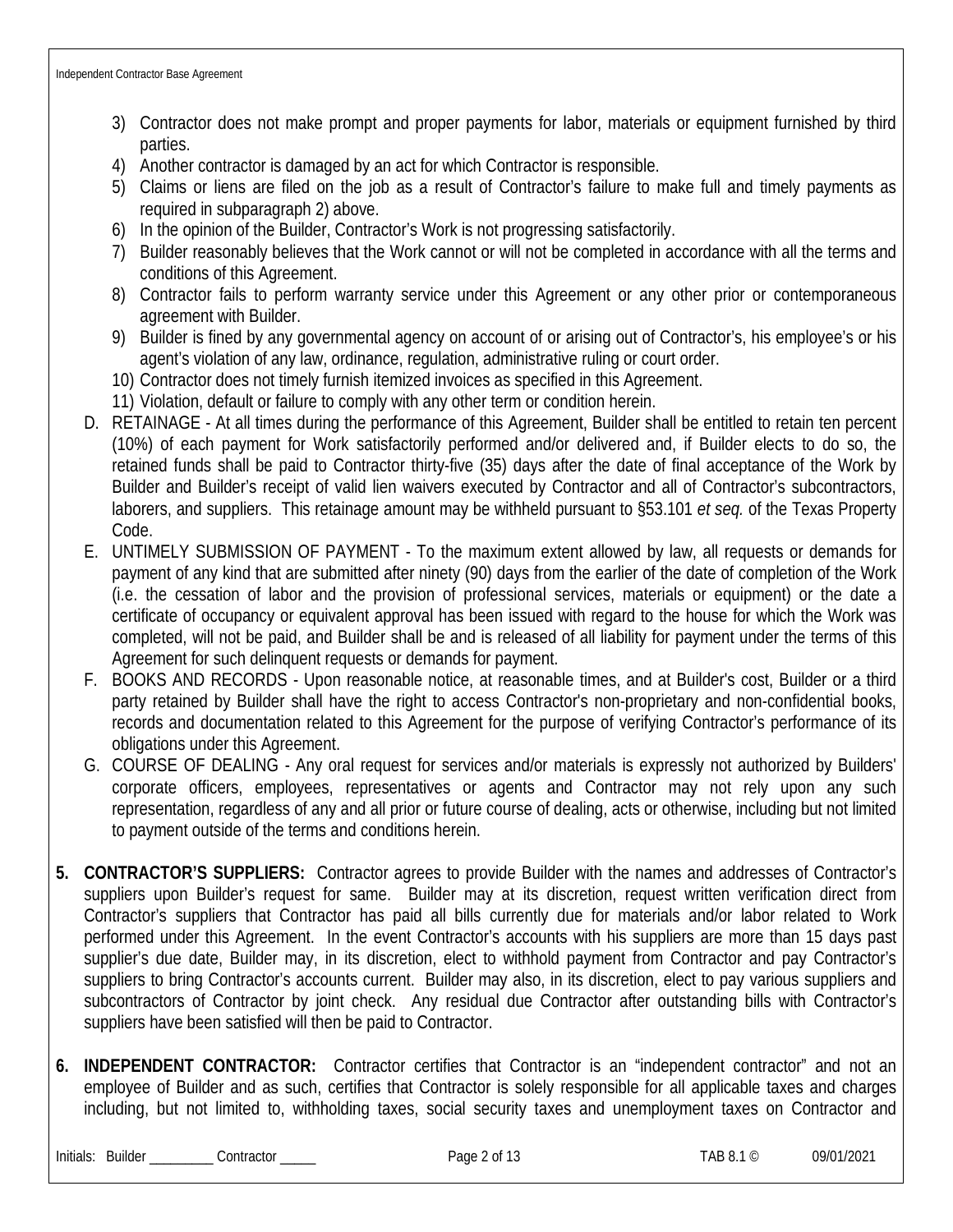Contractor's employees. Contractor certifies that, as an independent contractor, Contractor is not under the direction and control of Builder and certifies that Contractor may be employed by or contract with other companies in the trade. Contractor certifies that Contractor uses its own tools, offices at the business address shown above and there has never been, nor will there be, during the term of this Agreement, an employer/employee relationship with Builder. Contractor certifies that this Agreement went into effect from the date of first performance as a Contractor for Builder.

- **7. OTHER CONTRACTS:** Builder reserves the right to enter into other contracts in connection with any job or project. Contractor shall cooperate with all other contractors to the effect that their work shall not be impeded by Contractor's Work, and Contractor shall give all other Builder's contractors access to the job site necessary to perform such work, labor and supply materials, etc.
- **8. INSPECTION:** Contractor shall be responsible for inspecting any work of another contractor that may affect his own Work and shall report in writing to Builder any defects in such work upon discovery of the defect prior to commencing Work or shall be deemed to have accepted such work as correct and fit to be accommodated into Contractor's own Work.

### **9. CONTRACT DOCUMENTS:**

- A. CONTRACT DOCUMENTS This Agreement, together with any and all relevant work orders, bids, bonds (where applicable or required), change orders, or complete construction plan sets (which include but are not limited to applicable foundation plans, frame plans, floor plans, elevation plans, construction sheet details and specifications), shall constitute the entire Contract Documents (Contract Documents) and there are no other agreements, oral or written, by and between the parties hereto, except as to Contractor's warranties under any prior or contemporaneous agreement with Builder which warranties are incorporated by reference herein for all purposes.
- B. PLANS AND SPECIFICATIONS Contractor expressly agrees to read and become familiar with all relevant plans and specifications (available for inspection in Builder's Office) applicable to this Agreement or any Work requested by Builder before starting any Work. Contractor shall be solely responsible for all construction under this Agreement, including techniques, sequences, procedures, and means for the coordination of all Work. Contractor shall supervise and direct his Work to the best of his ability and give it all attention necessary for such proper supervision and direction. Contractor shall perform all labor in a good and workmanlike manner.

### **10. CONTRACTOR'S EMPLOYEES, SUBCONTRACTORS AND AGENTS:**

- A. DISCIPLINE AND CONTROL Contractor shall maintain at all times strict discipline among his employees, subcontractors and agents, and agrees not to employ or subcontract for Work on any project any person unfit or without sufficient skill to perform the job he is contracted to do. If the project is a residence and Contractor is an Inhome Service Company or Residential Delivery Company within the meaning of Chapter 145 of the Texas Civil Practice and Remedies Code ("TCPRC"), Contractor represents that it is in compliance with TCPRC Section 145.003(b), and shall obtain a criminal history background check as described by TCPRC Section 145.002 on any employee or agent of Contractor being sent to deliver, place, assemble, repair or install an item at the project, before such person is sent. Contractor agrees that this paragraph constitutes a request under TCPRC Sec. 145.004(2). Contractor shall not send any person for whom the criminal history record information shows a felony conviction in the 20 years preceding the date the information was obtained or a misdemeanor conviction in 10 years preceding the date the information was obtained for (a) an offense in this state classified as: (i) an offense against the person or the family; or (ii) an offense against property; or (iii) public indecency; or (b) an offense in another jurisdiction that would be classified in a category described by (a) above if the offense had occurred in this state.
- B. ELIGIBILITY Contractor warrants and agrees that all of Contractor's employees, subcontractors and agents who will be performing Work contemplated by this Agreement will be of legal age and otherwise legally authorized to perform such Work. Contractor further agrees to fully comply with the requirements of all applicable immigration

Initials: Builder \_\_\_\_\_\_\_\_\_ Contractor \_\_\_\_\_ contractor \_\_\_\_\_ Page 3 of 13 TAB 8.1 © 09/01/2021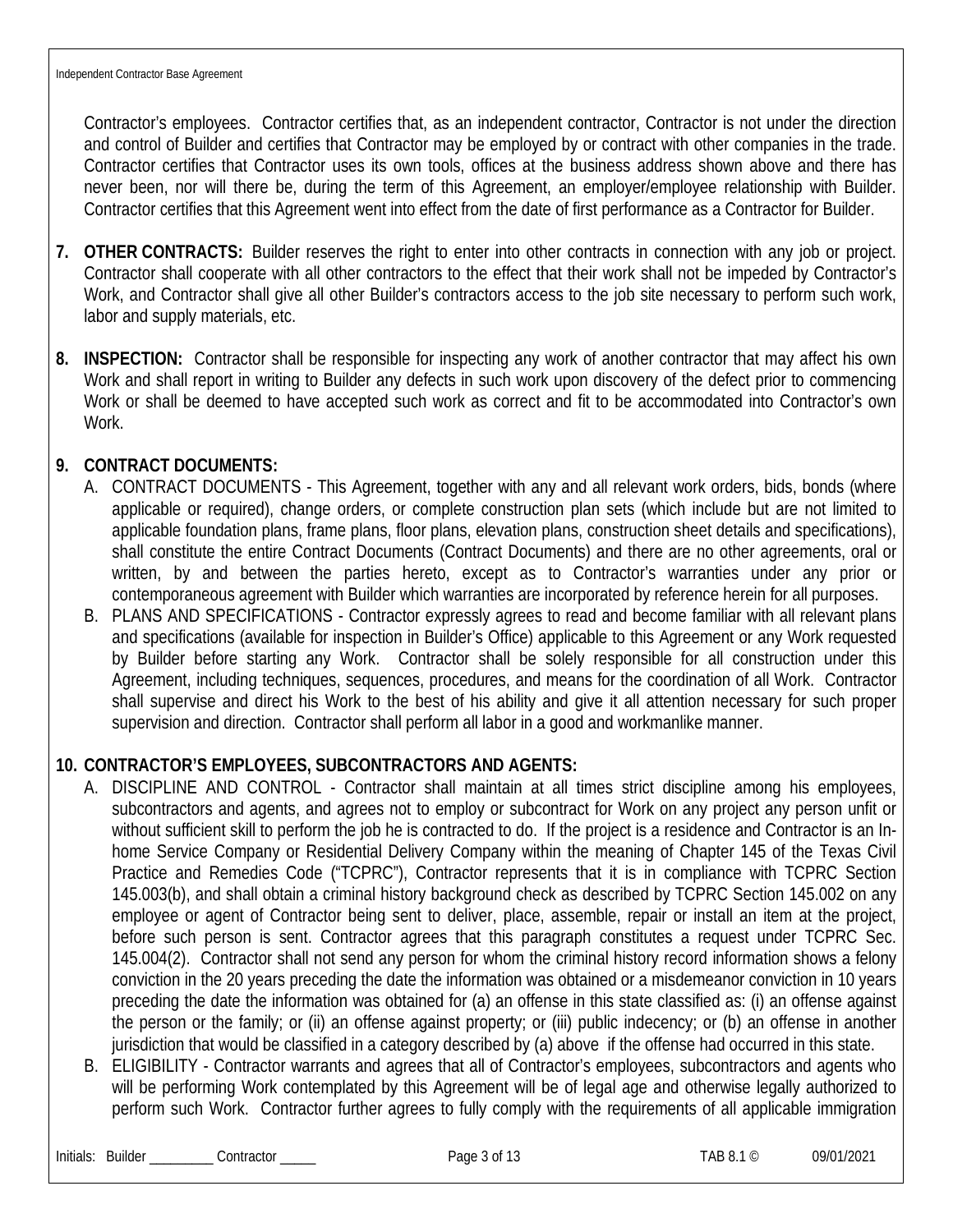laws including the Immigration Reform and Central Act (IRCA) with respect to all of Contractor's employees. Specifically, Contractor agrees to (1) obtain properly completed Employment Eligibility Verification Forms (Form I-9) for all of Contractor's employees as required by the IRCA and (2) verify the Social Security Numbers and other documentation submitted with each Form I-9. CONTRACTOR AGREES TO DEFEND, HOLD HARMLESS AND UNCONDITIONALLY INDEMNIFY BUILDER AND ITS AGENTS, PRINCIPALS, AND EMPLOYEES, AGAINST ANY AND ALL LIABILITY, COSTS, EXPENSES (INCLUDING ATTORNEY'S FEES), FINES, PENALTIES, AND CLAIMS WHICH BUILDER MAY AT ANY TIME SUFFER OR SUSTAIN OR BECOME LIABLE FOR BY REASON OF CONTRACTOR'S FAILURE TO COMPLY WITH THE PROVISIONS OF THIS PARAGRAPH.

- C. WORKING CONDITIONS Contractor agrees to take all necessary measures to achieve project and site safety, including, but not limited to, the following:
	- 1) Contractor shall be responsible for immediately reporting any suspected unsafe work practice or job condition to Builder.
	- 2) Contractor shall provide safe working procedures including equipment, training and supervision for his employees, subcontractors and agents.
- D. LEGALLY AUTHORIZED Contractor warrants that all his employees, subcontractors and agents are at least eighteen (18) years old and legally authorized to perform the Work and that he will not allow or hire any employees, subcontractors or agents under eighteen (18) years of age or not legally authorized to perform the Work contemplated under this agreement.
- E. NONDISCRIMINATION Contractor will not discriminate against any employee or applicant for employment because of race, religion, sex, color, or national origin. Contractor will take affirmative action to ensure that applicants are employed and that employees are treated appropriately during their employment, without regard to their race, religion, sex, color or national origin. Such action shall include but not be limited to the following: employment, upgrading, transfer, recruitment or recruitment advertising, layoff or termination, raises of pay or other forms of compensation, and selection for training. Contractor further agrees that all solicitations and advertisements for employees placed by or on behalf of Contractor will state that all qualified applicants will receive consideration for employment without regard to race, religion, sex, color or national origin.
- F. OSHA COMPLIANCE Contractor will comply with all provisions of the 1970 Occupational Safety and Health Act (OSHA) and all other applicable OSHA rules and regulations. This includes, but is not limited to:
	- 1) Compliance with OSHA's Hazard Communication Standard and provide Builder a copy of all Materials Safety Data Sheets for all hazardous or toxic chemicals used in connection with the Work;
	- 2) Compliance with OSHA's Fall Protection in the Construction Industry; and
	- 3) Contractor shall immediately notify Builder of any job related injury to or death of any person employed by Contractor, or otherwise under the control of Contractor, in connection with the Work at Builder's site.
- G. FULL RESPONSIBILITY Contractor agrees to assume full responsibility for all acts, negligence or omissions of any of Contractor's employees, agents, subcontractors and their employees, and for all other persons doing work under any oral or written contract between Contractor and any third parties.
- H. LIEN CLAIMS Contractor shall keep the project site(s) and the premises upon which the Work is performed free of any claim or lien. Should any claim or lien be asserted or filed, Builder may, immediately and without notice to Contractor and in Builder's sole and exclusive discretion, pay an amount sufficient to discharge such claim or lien, bond over or insure around such claim or lien, and charge the cost of doing so against the Contractor by deducting said amount from amount owed to Contractor. Contractor must remove all liens and claims of lien per requirements of any lender providing development funds for the project location. IN ADDITION TO THE OBLIGATIONS UNDER LAW, AND WITHOUT LIMITATION ON ANY OTHER INDEMNITY OBLIGATION HEREIN, CONTRACTOR FURTHER AGREES TO HOLD HARMLESS, INDEMNIFY AND DEFEND BUILDER AND/OR ITS AFFILIATES FROM AND AGAINST ALL LOSS, COSTS, DAMAGE, EXPENSE (INCLUDING ATTORNEYS' FEES AND COURT COSTS), LIABILITY, JUDGMENT OR DECREE, WHICH BUILDER MAY SUSTAIN IN CONNECTION WITH ANY SUCH CLAIM, LIEN AND ANY NOTICE OF INTENT TO LIEN. As a material term to this Agreement, Contractor

 $\text{Contractor}$   $\text{SOLUTION}$  Page 4 of 13 TAB 8.1 © 09/01/2021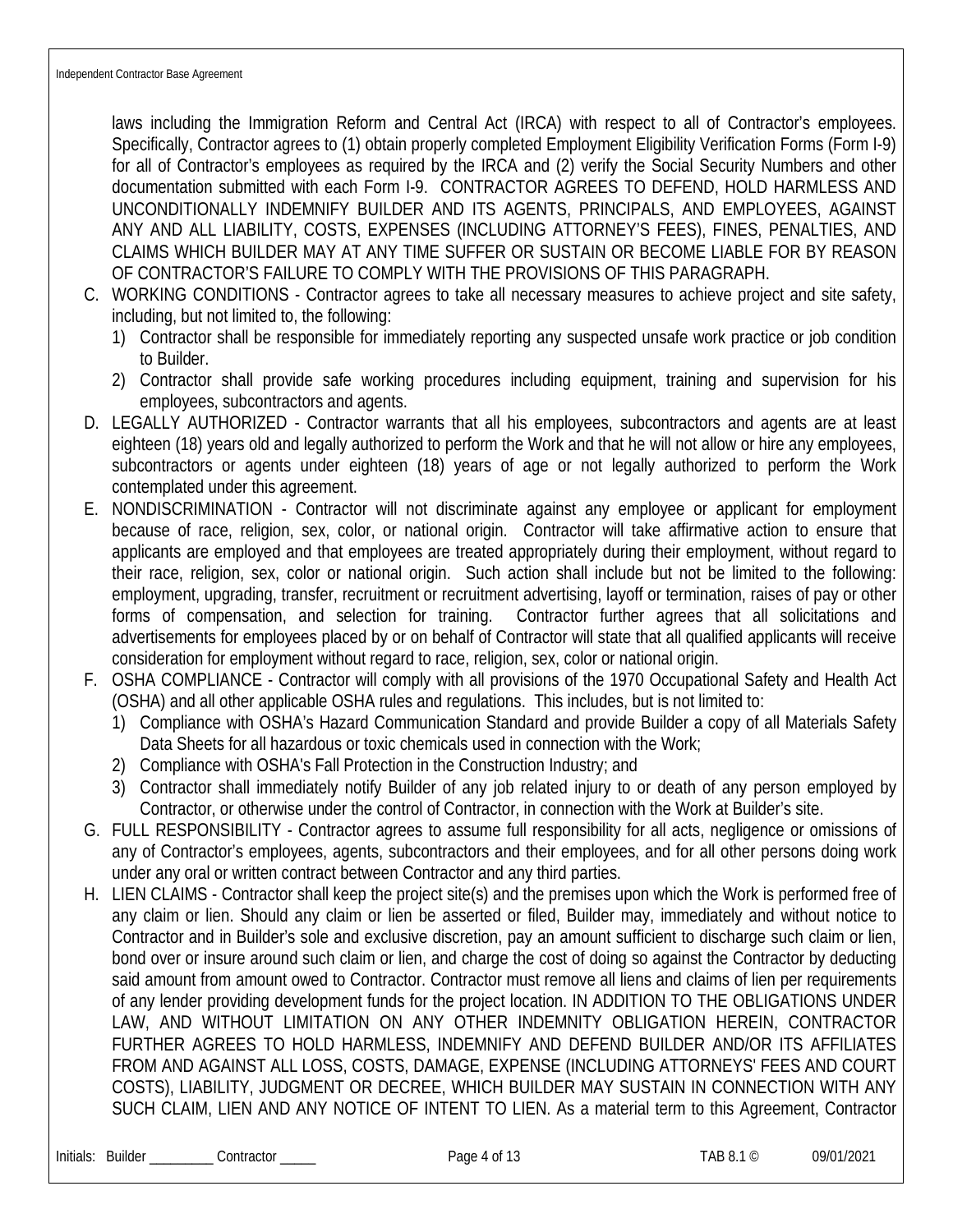waives and disclaims any and all rights to file, claim, assert or otherwise a lien or lien claim of any kind for any work performed, labor, materials supplied under this Agreement or otherwise under Chapter 53 of the Texas Property Code, the Texas Constitution, or by virtue of any theory of law or principle of equity against Builder and its assigns and affiliates against any property, subdivision, community, and/or removables related to or installed on the property. Any such violation of this provision by Contractor shall be deemed to be committed with the intent to defraud and is subject to, including but not limited to Chapter 12 of the Texas Civil Practice & Remedies Code. TO BE CLEAR FROM DOUBT, TO THE FULLEST EXTENT ALLOWED UNDER LAW, CONTRACTOR HEREBY WAIVES IN WRITING ITS RIGHT TO FILE AND WAIVES AND DISCLAIMS ANY AND ALL LIEN RIGHTS UNDER THE TEXAS PROPERTY CODE AND TEXAS CONSTITUTION. Contractor shall be in default if any demand is made on Builder for amounts due to Contractor's subcontractors and suppliers, and Builder shall have the right to withhold such amounts claimed out of any and all payments due to Contractor regardless of account, location, due date or otherwise and may pay any subcontractor and/or supplier directly. Contractor has not assigned and shall not assign, any right or claim for payment from Builder or any right to perfect a lien against the Work or real property to any third party. Any assignment or attempted assignment shall be unenforceable against Builder and shall be deemed a material default of this Agreement. Contractor shall include substantially identical language to this section in all subcontracts with any of Contractor's subcontractors and shall require that all subcontractors also waive and release all liens and claims to liens as a condition to their receiving payment in accordance with and to the fullest extent permitted by law. Upon request, Contractor will provide Builder with copies of subcontracts with Contractor's subcontractors for any Work.

- I. JOINT CHECK AGREEMENT / ACCOUNTS PAYABLE Builder may at any time make payment by joint check to Contractor and Contractor's subcontractors and suppliers or pay Contractor's subcontractors and/or suppliers directly and deduct the amount paid from any remaining amounts owed to Contractor in Builder's sole and exclusive discretion. If Builder receives information or has reason to believe that Contractor has not paid for any labor, equipment, materials or any of Contractor's subcontractors or suppliers, then Builder may make payment jointly to Contractor and its subcontractors and/or suppliers, or reserve the remainder of funds, if any, until all such doubt is resolved to Builder's satisfaction; it is not required that Builder has received any formal notice of lien or intent to lien to exercise Builder's rights hereunder. Nothing in this paragraph or otherwise requires Builder to make payments by joint check, and Builder may refuse to make payment pursuant to any other provision herein. Builder may, in Builder's sole and exclusive discretion, credit, debt, offset, pay or otherwise on any of Contractor's funds due on an accounting basis rather than a property-to-property basis; and Builder may further protect Builder's interests in any project by such accounting methods to insure performance by Contractor and the prevention of liens or claims of lien by third-parties; and Builder may further hold Contractor and any of Contractor's affiliates or related companies in cross-default from project-to-project as Builder deems necessary and expedient.
- J. PAYMENTS AS TRUST FUNDS Any and all funds paid to Contractor hereunder are hereby deemed to constitute trust funds in the hands of Contractor and, upon receipt of such funds, Contractor shall apply such funds to each residence as required by applicable law and as follows: (1) to the payment of all direct labor costs and related taxes and fringe benefits; (2) to claims of Contractor's subcontractors and suppliers; (3) to claims for any utilities furnished and taxes imposed; (4) to the payment of premiums of surety bonds and other bonds filed and premiums on insurance accruing during the construction of the Work; and (5) to the payment of all other expenses associated with the Work. Contractor shall satisfy all of the foregoing before Contractor applies any funds payable to Contractor for any other purpose, including but not limited to Contractor's own use. Contractor shall provide an accounting to Builder immediately upon request to evidence compliance with this provision and/or the other terms and conditions herein.
- **11. TAXES:** Contractor shall pay all taxes required or imposed by law in connection with Work under this Agreement including sales, use and similar taxes, and Contractor shall secure and pay for all licenses and permits necessary for

Initials: Builder \_\_\_\_\_\_\_\_\_ Contractor \_\_\_\_\_ contractor \_\_\_\_\_ Page 5 of 13 TAB 8.1 © 09/01/2021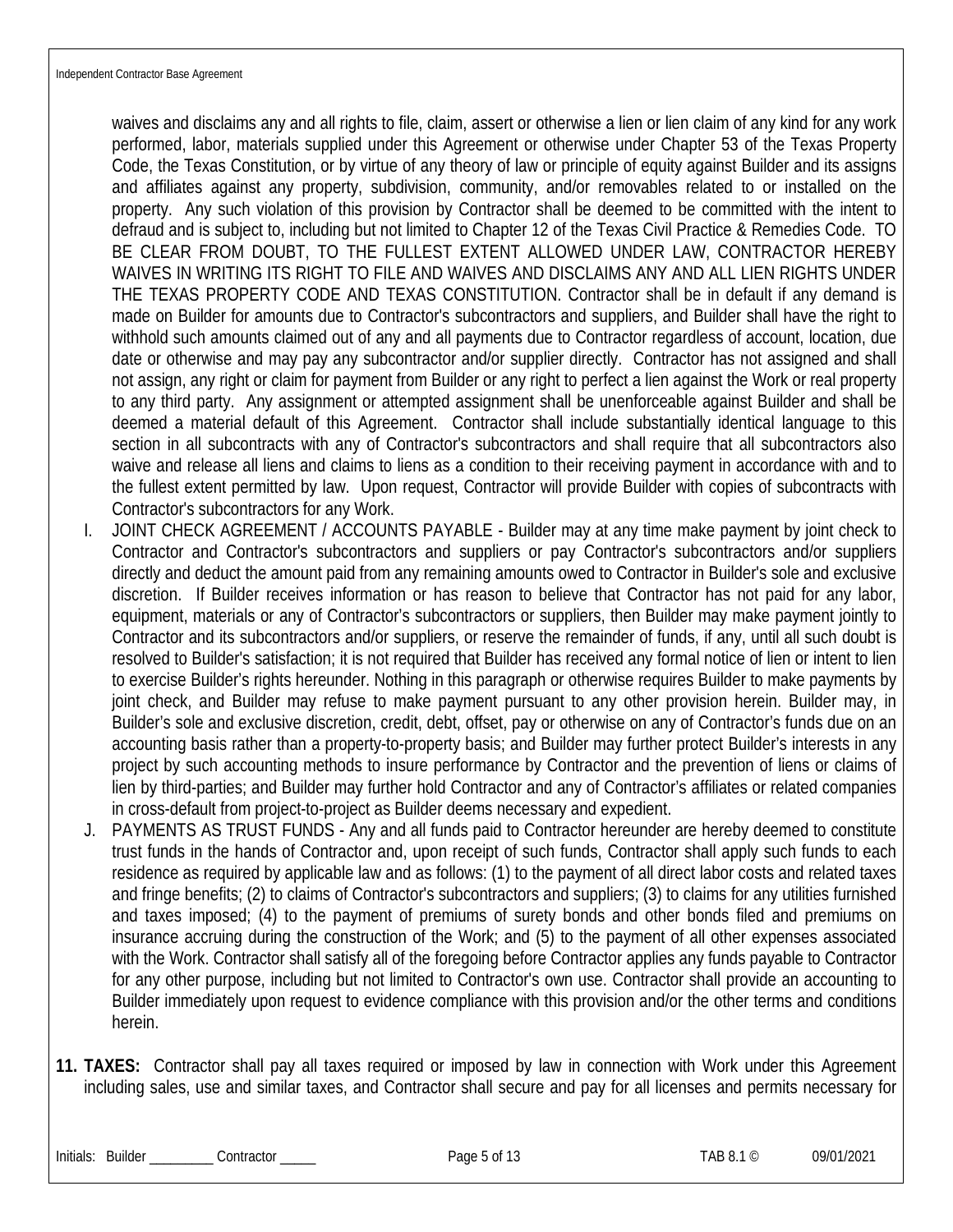proper completion of the Work. Contractor stipulates and agrees that the prices paid to Contractor by Builder include all sales tax.

### **12. COMPLIANCE WITH LAWS, ORDINANCES AND BUILDING CODES:**

- A. COMPLIANCE Contractor shall comply with all current applicable laws, ordinances, building codes and all rules, regulations, or orders of all public or regulatory authorities relating to the performance of the Work. If any of the Contract Documents are at variance therewith, Contractor shall notify Builder promptly upon a variance discovery.
- B. STORM WATER POLLUTION PROTECTION PLAN Contractor acknowledges that any job site may be subject to a storm water discharge permit issued by applicable governmental authorities. In addition, certain erosion, sedimentation and storm water control measures and devices known as best management practices (BMPs) have been or will be installed and maintained in accordance with a Storm Water Pollution Protection Plan (SWPPP) adopted or approved by Builder for the job site. Contractor acknowledges and agrees that: (1) Contractor has reviewed the SWPPP for any applicable job site to the extent necessary for the performance of the Work, (2) in the performance of the Work, Contractor and its employees, agents, representatives, subcontractors and suppliers present at or performing any Work or delivering materials to a job site shall comply in all respects with the requirements of any applicable SWPPP and applicable soil erosion, sedimentation and storm water permits and regulations and will not damage, alter, remove or destroy any BMPs without the express approval of Builder, (3) Contractor shall immediately notify Builder if Contractor becomes aware of any compromised or ineffective BMPs or other violations of storm water regulations, and (4) Contractor shall, upon demand, defend and indemnify Builder and pay all costs to repair or replace any BMP and any expenses, fines and penalties incurred by or assessed against Builder or any other person or entity that result from any violation of the foregoing by Contractor or any of its employees, agents, representatives, subcontractors or suppliers. Builder may charge back any such cost, expense or amount to Contractor and/or offset such amounts against subsequent payments otherwise due to Contractor under this Agreement.
- C. FINAL INSPECTION If, after final completion, the Work is subject to inspection and approval pursuant to any applicable governmental law, ordinance, rule or regulation, Contractor certifies and guarantees that all of Contractor's work and materials shall conform to all applicable regulations and standards.
- **13. LABOR AND MATERIALS:** Contractor represents and warrants to Builder that all equipment and materials provided by Contractor and used or installed in connection with the Work will be new unless otherwise specified in the Contract Documents, of good quality, free of defects, and in strict conformity with the Contract Documents. It is understood between the parties hereto that all labor, equipment and materials not so in conformity are defective. Contractor further warrants that all labor and materials furnished by Contractor will be free of defects for a period commensurate with the applicable time periods specified in the Express Limited Home Warranty given by Builder to any homeowner where Work is supplied by Contractor or the manufacturer of materials from the date of transfer of title of the improvements of property the subject of this Agreement to the end residential user. Such warranty period shall commence on the first sale of the property to Builder's consumer. Contractor shall furnish all warranties and/or guarantees by manufacturers on appliances and equipment furnished by Contractor and shall further furnish all certificates required by any municipality and/or FHA and/or VA. Contractor shall be responsible for all latent construction defects of or relating to its Work and any and all resulting damages.
- **14. DEFECTIVE WORK:** When Builder notifies Contractor (orally or in writing) that any part of the Work is defective, incorrect or does not conform to the terms of the Contract Documents (collectively, Defective Work), Contractor shall make all repairs and correct such Defective Work within eight (8) hours of notice of such Defective Work in an emergency and within seventy-two (72) hours of notice of such Defective Work on a non-emergency basis and shall bear the entire cost of doing so, including the cost incurred by Builder for any disturbance of work being completed by Builder or its other contractors. Builder shall determine if any Defective Work constitutes an emergency. Failure by

Initials: Builder \_\_\_\_\_\_\_\_\_ Contractor \_\_\_\_\_ Page 6 of 13 TAB 8.1 © 09/01/2021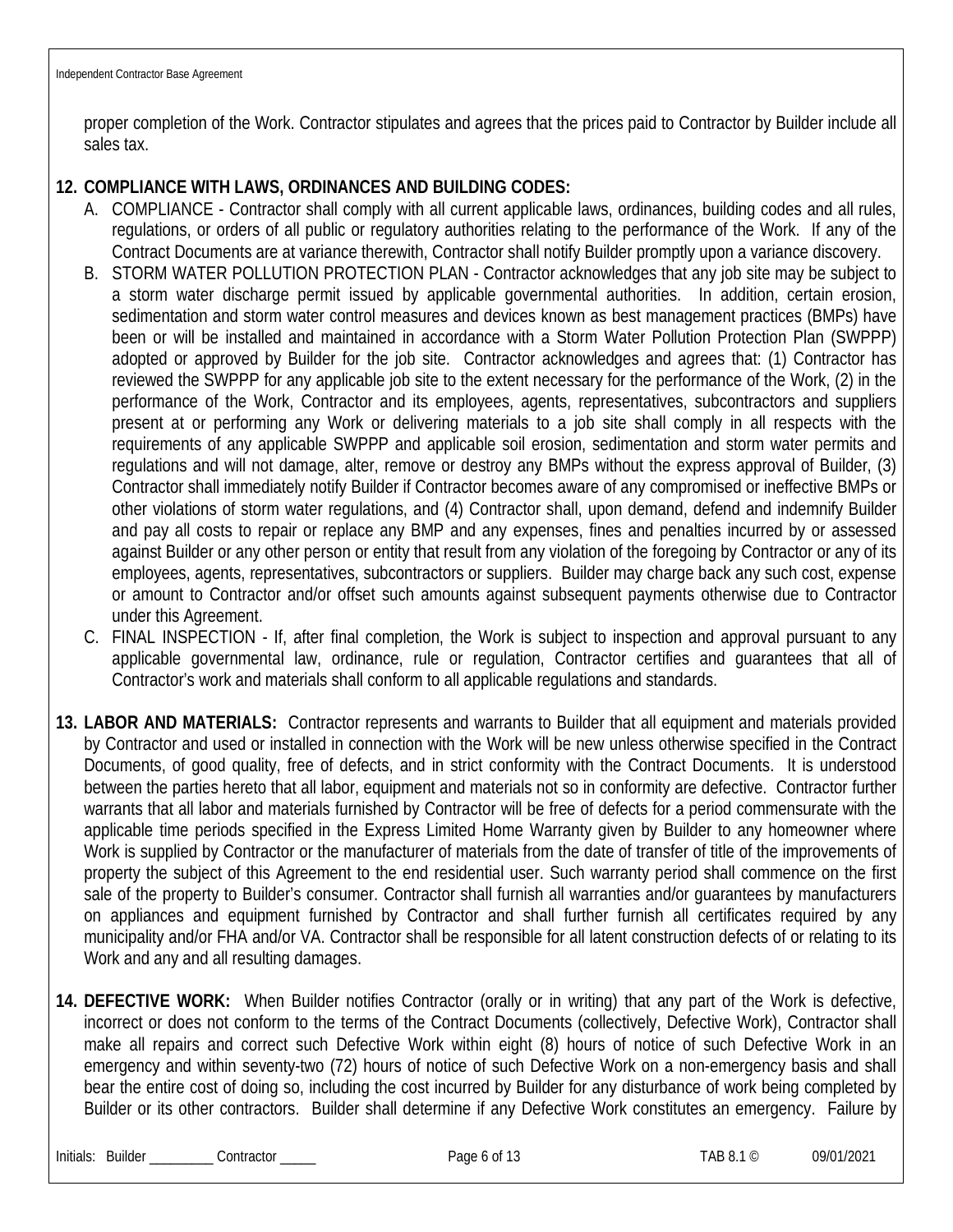Contractor to correct Defective Work within the times set forth in this paragraph shall constitute a breach of this Agreement.

- **15. WASTE:** Contractor agrees to keep the Work premises and adjoining ways free of waste material and rubbish caused by the Work or the work of his subcontractors. Contractor further agrees to remove all waste material and rubbish on termination of the Work together with all tools, equipment and machinery. Contractor agrees, on terminating the Work at the site, to conduct general clean-up operations, including the cleaning of all glass surfaces, paved streets and walks, steps, and interior floors and walls, where applicable. Contractor shall move all materials (usable and waste) to a location designated by Builder.
- **16. INDEMNITY AGREEMENT: CONTRACTOR AGREES TO DEFEND, HOLD HARMLESS AND UNCONDITIONALLY INDEMNIFY BUILDER, ITS AGENTS AND EMPLOYEES, AGAINST AND FOR ALL LIABILITY, COSTS, EXPENSES (INCLUDING ATTORNEY'S FEES), FINES, PENALTIES, LOSSES, CLAIMS AND DAMAGES (INCLUDING LOSS OF USE) THAT BUILDER MAY AT ANY TIME SUFFER OR SUSTAIN OR BECOME LIABLE FOR BY REASON OF ANY ACCIDENTS, DAMAGES OR INJURIES TO BUILDER, CONTRACTOR, CONTRACTOR'S PROPERTY, AGENTS, EMPLOYEES AND/OR SUBCONTRACTORS, AND/OR ANY OTHER PARTIES, IN ANY MANNER, ARISING FROM THE WORK PERFORMED HEREUNDER, REGARDLESS OF BUILDER'S SOLE NEGLIGENCE, INCLUDING BUT NOT LIMITED TO:** 
	- **A. CONTRACTOR'S OR BUILDER'S NEGLIGENCE (INCLUDING BUT NOT LIMITED TO NEGLIGENT HIRING);**
	- **B. CONTRACTOR'S OR BUILDER'S GROSS NEGLIGENCE;**
	- **C. STRICT LIABILITY;**
	- **D. FAILURE OF CONTRACTOR, ITS AGENTS OR EMPLOYEES TO COMPLY WITH ANY OSHA, FEDERAL, STATE OR LOCAL LAWS OR REGULATIONS RELATING TO HEALTH AND SAFETY; OR**
	- **E. BREACH OF EXPRESS OR IMPLIED WARRANTY BY BUILDER OR CONTRACTOR, THEIR AGENTS OR EMPLOYEES.**

**CONTRACTOR'S INDEMNIFICATION AND DEFENSE OBLIGATIONS HEREUNDER SHALL EXTEND TO CLAIMS OCCURRING AFTER THIS AGREEMENT IS TERMINATED AS WELL AS WHILE IT IS IN FORCE AND SHALL CONTINUE UNTIL IT IS FINALLY ADJUDICATED THAT ANY AND ALL ACTIONS AGAINST BUILDER AND ALL OTHER INDEMNIFIED PARTIES ARE FULLY AND FINALLY BARRED BY APPLICABLE LAW. CONTRACTOR ACKNOWLEDGES THAT IT IS INDEMNIFYING BUILDER FOR ITS OWN SOLE AND PARTIAL NEGLIGENCE.**

**17. ROYALTY AND LICENSE FEES:** Contractor agrees to pay all royalties and license fees necessary for the Work, to defend all actions and settle all claims for infringement of copyright or patent rights, and to hold Builder harmless therefrom.

## **18. INSURANCE:**

- A. INSURANCE REQUIREMENTS Before commencing the Work as contemplated herein, Contractor and its subcontractors shall procure and maintain at their sole cost and expense, until completion and a final acceptance of the Work and for twelve years after such completion, the following minimum insurance coverages from insurance companies satisfactory to Builder:
	- 1) COMMERCIAL GENERAL LIABILITY INSURANCE: Commercial general liability insurance written on an Occurrence form for not less than the limits of liability as follows:
		- \$1 million each occurrence, \$2 million general aggregate;
		- \$1 million personal and advertising injury;
		- \$2 million products-completed operations aggregate;
		- \$50,000 damage to rented premises; and
		- \$5,000 medical expense.

Initials: Builder \_\_\_\_\_\_\_\_\_ Contractor \_\_\_\_\_ contractor \_\_\_\_\_ Page 7 of 13 TAB 8.1 © 09/01/2021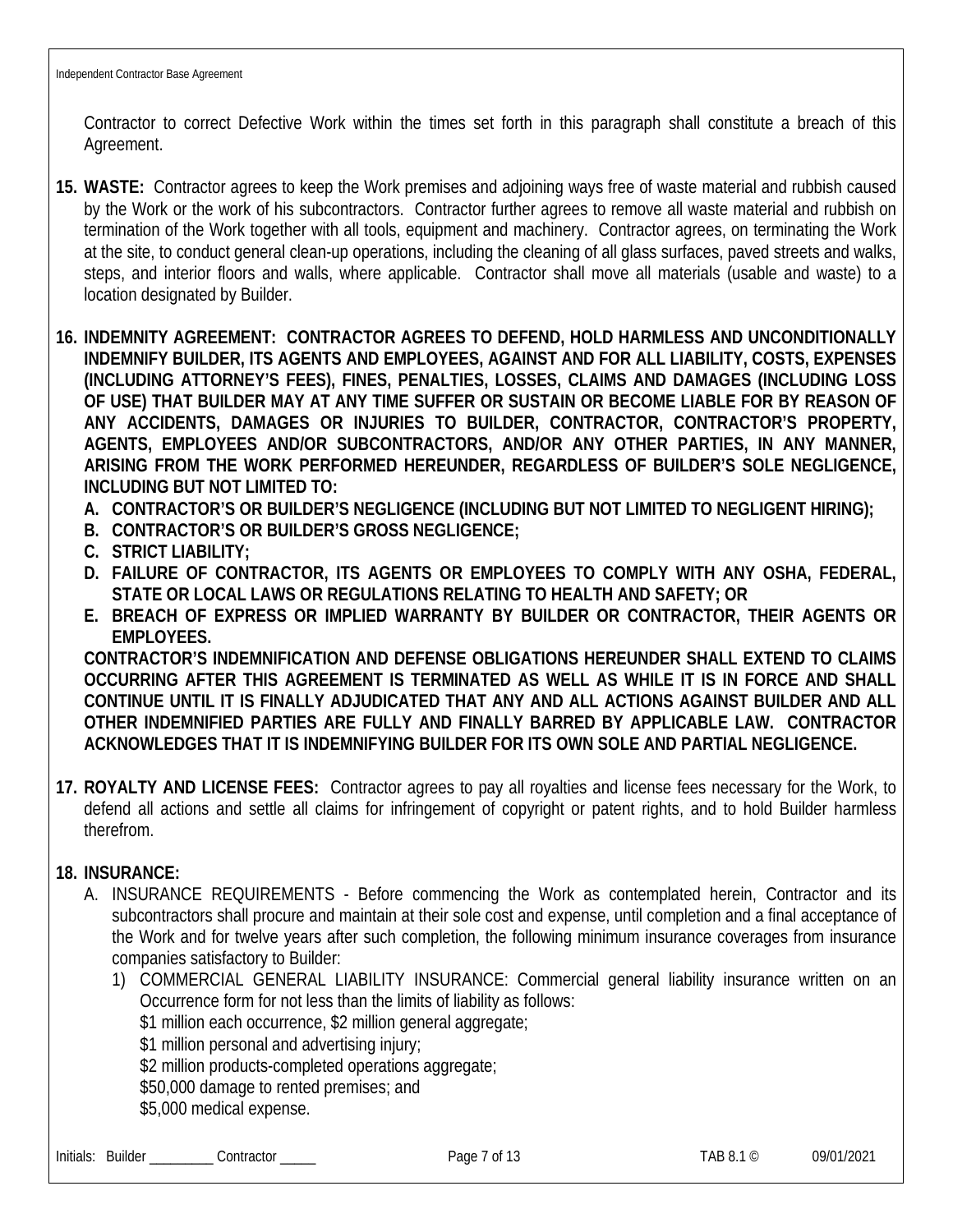Additionally, the Commercial General Liability insurance policy shall provide coverage for X, C, U (explosion, collapse and underground), contractual liability, products/completed operations, personal injury, broad form property damage, and an endorsement providing that the coverage is primary and any insurance provided by Builder is excess and non-contributory. CLAIMS MADE COVERAGE IS NOT ACCEPTABLE. The Commercial General Liability insurance policy shall name the Builder and Builder's affiliates, parents and subsidiaries as Additional Insureds with an express provision of such status or include a blanket additional insured endorsement and contain a full waiver of subrogation clause, and to be clear from doubt, Contractor hereby waives and disclaims any and all rights of subrogation and shall further defend, indemnify and hold Builder harmless for any claim by, through or under Contractor or Contractor's carrier for any such claim.

- 2) WORKERS' COMPENSATION INSURANCE: Contractor shall be responsible for satisfying any statutory requirements related to worker's compensation *as required by the State of Texas. Contractor is required by law to give notice to the Texas Workers' Compensation Commission and its employees stating whether Contractor*  has elected to carry workers' compensation. Builder is not responsible for obtaining workers' compensation *coverage for Contractor. Contractor will provide a Waiver of Subrogation from its insurance carrier, in favor of Builder, its agents and employees for all damages covered by insurance.* The minimum required Employers Liability limits are \$1,000,000*.* Contractor hereby waives and disclaims any and all rights of subrogation and shall further defend, indemnify and hold Builder harmless for any claim by, through or under Contractor or Contractor's carrier for any such claim.
- 3) MOTOR VEHICLE INSURANCE: Automobile and motor vehicle (owned, non-owned, and hired) insurance written for not less than \$1,000,000 Combined Single Limit for bodily injury and property damage or loss.
- 4) LOSS OF TOOLS, EQUIPMENT, ETC.: Contractor shall insure or assume responsibility for losses to tools, clothes, equipment, and materials owned by it, its subcontractors, employees, or others used to perform the Work.
- 5) POLICY REQUIREMENTS: Each policy of insurance carried pursuant to this Agreement shall:
	- a. Be issued by companies reviewed in the most recent A.M. Best rating having not less than an A-VII rating. Policies will be made available to Builder within three (3) days of request.
	- b. Provide that the total of all deductibles and self insured retentions applicable to any specific insurance policy required under this Agreement shall not exceed \$10,000. Contractor shall be required to obtain Builder's express written approval for any higher deductible or self insured retention.
- These minimum limits and coverages are subject to higher limits and coverage as required by the Builder.
- B. INSURANCE CERTIFICATES Contractor shall, prior to the commencement of the Work hereunder, furnish Builder with satisfactory Certificates of Insurance and an Additional Insured form complying with the above requirements, naming Builder as an additional insured as set forth herein and providing that no cancellation or other material change in the terms of the policy may be made without thirty (30) days prior written notice to Builder. Builder's receipt of satisfactory insurance certificates complying with the above requirements shall be a prerequisite to payment under this Agreement or any particular purchase order or invoice. Should Contractor fail to procure or maintain at least the minimum coverages shown above, Builder shall have the right, but in no way be obligated, to procure and maintain the insurance for and in the name of Contractor, at Contractor's sole expense and with Contractor's cooperation. Failure of Contractor to so obtain coverage shall be an event of default under this Agreement and Builder shall have the right to terminate this Agreement. No action or omission by Builder shall constitute a waiver of the requirements of this section. Notwithstanding the foregoing, if Contractor fails to provide the aforesaid Certificates of Insurance and related forms, or if Builder receives notice of cancellation thereof, Builder shall be entitled to withhold as liquidated damages from payments due Contractor an amount equal to five percent (5%) of all amounts due Contractor to compensate Builder for any additional costs that Builder may incur as a result of Contractor's failure to comply with this paragraph. Builder shall have the right to continue such withholding until the Contractor furnishes a Certificate of Insurance complying with this paragraph. Builder will have no obligation to refund amounts withheld as liquidated damages, to apply the amounts to insurance premiums on behalf of

Initials: Builder \_\_\_\_\_\_\_\_\_ Contractor \_\_\_\_\_ contractor \_\_\_\_\_ Page 8 of 13 TAB 8.1 © 09/01/2021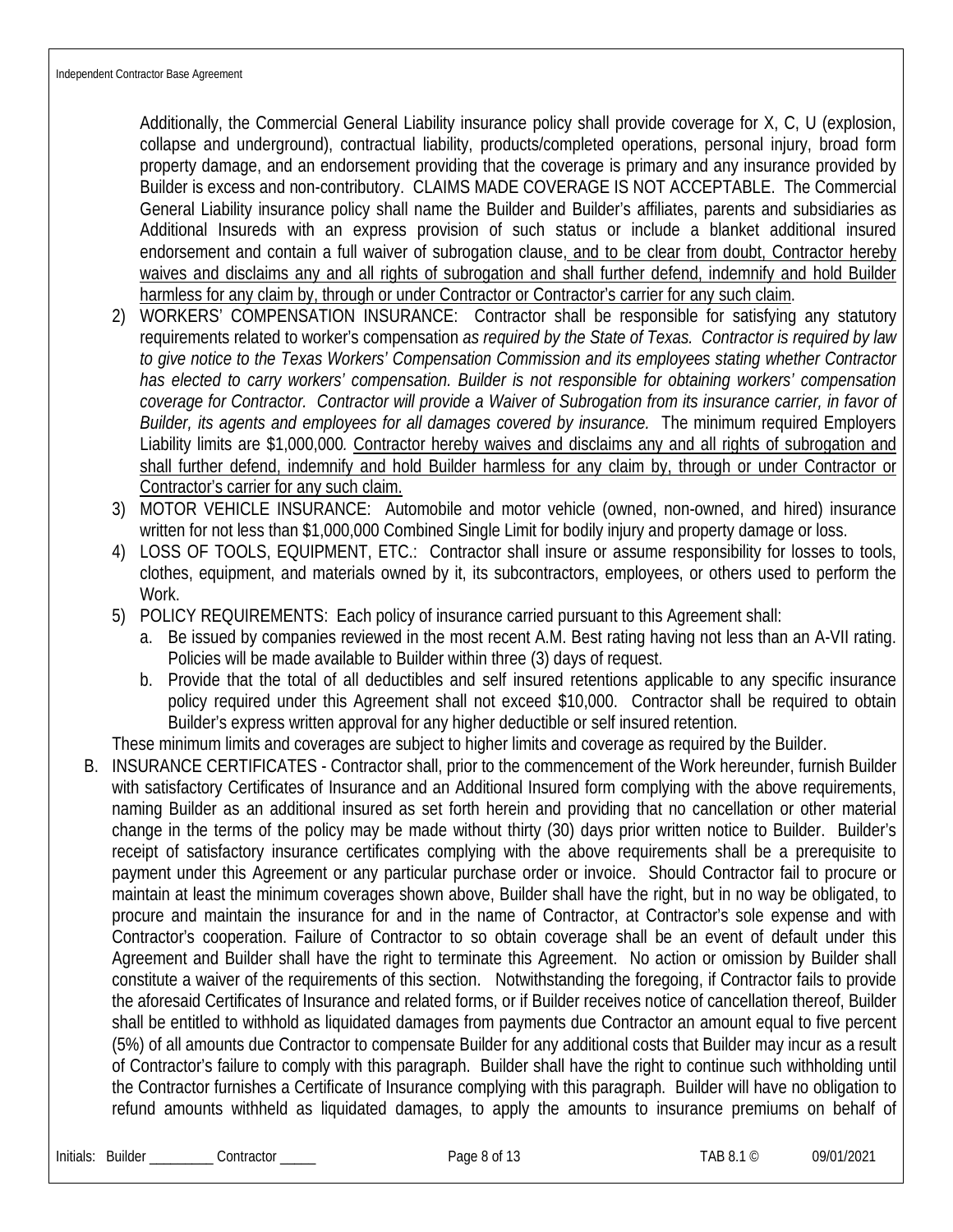Contractor, or to obtain insurance on behalf of Contractor. It is further agreed that withholding of the aforesaid liquidated damages shall not relieve Contractor of any obligations arising under this Agreement. Contractor understands that Builder is not and will not provide insurance to Contractor notwithstanding Builder's election to withhold liquidated damages as specified above.

- C. PROHIBITED EXCLUSIONS THE POLICIES SHALL NOT CONTAIN ANY PROVISION, DEFINITION OR EXLUSION OR ENDORSEMENT THAT WOULD SERVE TO ELIMINATE THIRD-PARTY ACTION OVER CLAIMS COVERAGE FOR THE BENEFIT OF BUILDER. ADDITIONALLY, THE FOLLOWING EXCLUSIONS/LIMITATIONS (OR THEIR EQUIVALENT(S)) ARE PROHIBITED: CONTRACTUAL LIABILITY LIMITATION, e.g., CG 21 39; AMENDMENT OF INSURED CONTRACT DEFINITION, e.g., CG 24 26; LIMITATION OF COVERAGE TO DESIGNATED PREMISES OR WORK, e.g., CG 21 44; EXCLUSION-DAMAGE TO WORK PERFORMED BY SUBCONTRACTORS ON YOUR BEHALF, e.g., CG 22 94 or CG 22 95; ANY ENDORSEMENT MODIFYING OR DELETING THE EXCEPTION TO THE EMPLOYER'S LIABILITY EXCLUSION; ANY ENDORSEMENT THAT LIMITS THE GENERAL AGGREGATE LIMIT SHOWN IN THE DECLARATIONS PAGE OF THE POLICY; ANY ENDORSEMENT MODIFYING OR DELETING EXPLOSION, COLLAPSE OR UNDERGROUND COVERAGE; ANY "INSURED VS. INSURED" EXCLUSION EXCEPT FOR CLAIMS MADE BETWEEN INSURED WITHIN THE SAME ECONOMIC FAMILY; "COMMON AREA" EXCLUSIONS OR LIMITATIONS; VOLUME, BULK HOME/UNIT, SPEC HOME, MULTI-UNIT, SUBDIVISION AND/OR ITS EQUIVALENT; ANY EXCLUSION FOR CONTRACTOR'S POLLUTION LIABILITY, INCLUDING BUT NOT LIMITED TO CG2149; ANY PUNITIVE, EXEMPLARY OR MULTIPLIED DAMAGES EXCLUSION; ANY EXCLUSION FOR RESIDENTIAL CONSTRUCTION; ANY EXCLUSION FOR ROOFING OR FRAMING; ANY EXCLUSION FOR TOWNHOMES OR CONDOMINIUMS; ; ANY EXCLUSION FOR MULTI-FAMILY, CONNECTED PRODICTS AND/OR VOLUME BUILDING; AND ANY EXCLUSION CONCERNING THE WORK CONTEMPLATED BY THIS EXCLUSION and/or ANY SUBSIDENCE, SOIL/EARTH MOVEMENT AND/OR ITS EQUIVALENT EXCLUSION. CONTRACTOR'S POLICY SHALL NOT HAVE ANY FORM OF EXCLUSION FOR RESIDENTIAL, SINGLE-FAMILY, MULTI-FAMILY, CONDOMINIUM, TOWNHOME OR OTHERWISE ANY DEFINITION THAT WOULD EXCLUDE "RESIDENTIAL," "HOME," AND/OR "DWELLING" AS DEFINED BY TEXAS LAW OR ACCEPTED INDUSTRY TERM.
- D. AUTHORIZATION FOR RELEASE OF POLICIES BY SIGNING THIS AGREEMENT, CONTRACTOR ACKNOWLEDGES AND AUTHORIZES ANY AND ALL OF CONTRACTOR'S INSURANCE AGENTS AND/OR CARRIERS TO RELEASE CERTIFIED COPIES OF ANY AND ALL INSURANCE POLICIES AND ENDORSEMENTS OR EXCLUSIONS THERETO TO BUILDER OR THEIR REPRESENTATIVES AT ANY TIME FOR ANY REASON WHATSOEVER. IF FOR WHATEVER REASON, CONTRACTOR'S INSURANCE CARRIERS OR AGENTS REQUIRE ADDITIONAL APPROVAL, CONTRACTOR AGREES TO PROVIDE WHATEVER AUTHORIZATION NECESSARY SUCH THAT BUILDER CAN OBTAIN CONTRACTOR'S INSURANCE POLICIES.
- **19. BONDS:** Builder may, where it deems such necessary, require Contractor to submit bonds covering the faithful performance of this Agreement and the payment of all obligations arising thereunder, in such form and with such surety or sureties as are satisfactory to the Builder. Failure to obtain such bonds within seven (7) days when requested to do so in writing by Builder shall constitute a breach of this Agreement and shall, at Builder's election, automatically terminate this Agreement, except as to Contractor's warranties.
- **20. CONTRACTOR'S DEFAULT:** Contractor shall continually perform the Work and correct defective Work designated to be performed by Contractor on any project, and in the event Contractor shall not substantially perform in a continuous, satisfactory manner and if Contractor should fail to do so for two (2) consecutive days under any job requested by Builder, or in the event Contractor fails to perform warranty service under this Agreement or any other agreement with Builder, Builder shall have the right, upon written notice to Contractor (delivered by hand or U.S. Postal Service), to declare Contractor in breach of this Agreement and terminate this Agreement. In the event of a breach of this Agreement by Contractor, or breach of any other agreement with Builder, Builder shall be entitled to retain all sums due

Initials: Builder \_\_\_\_\_\_\_\_\_ Contractor \_\_\_\_\_ example Page 9 of 13 TAB 8.1 © 09/01/2021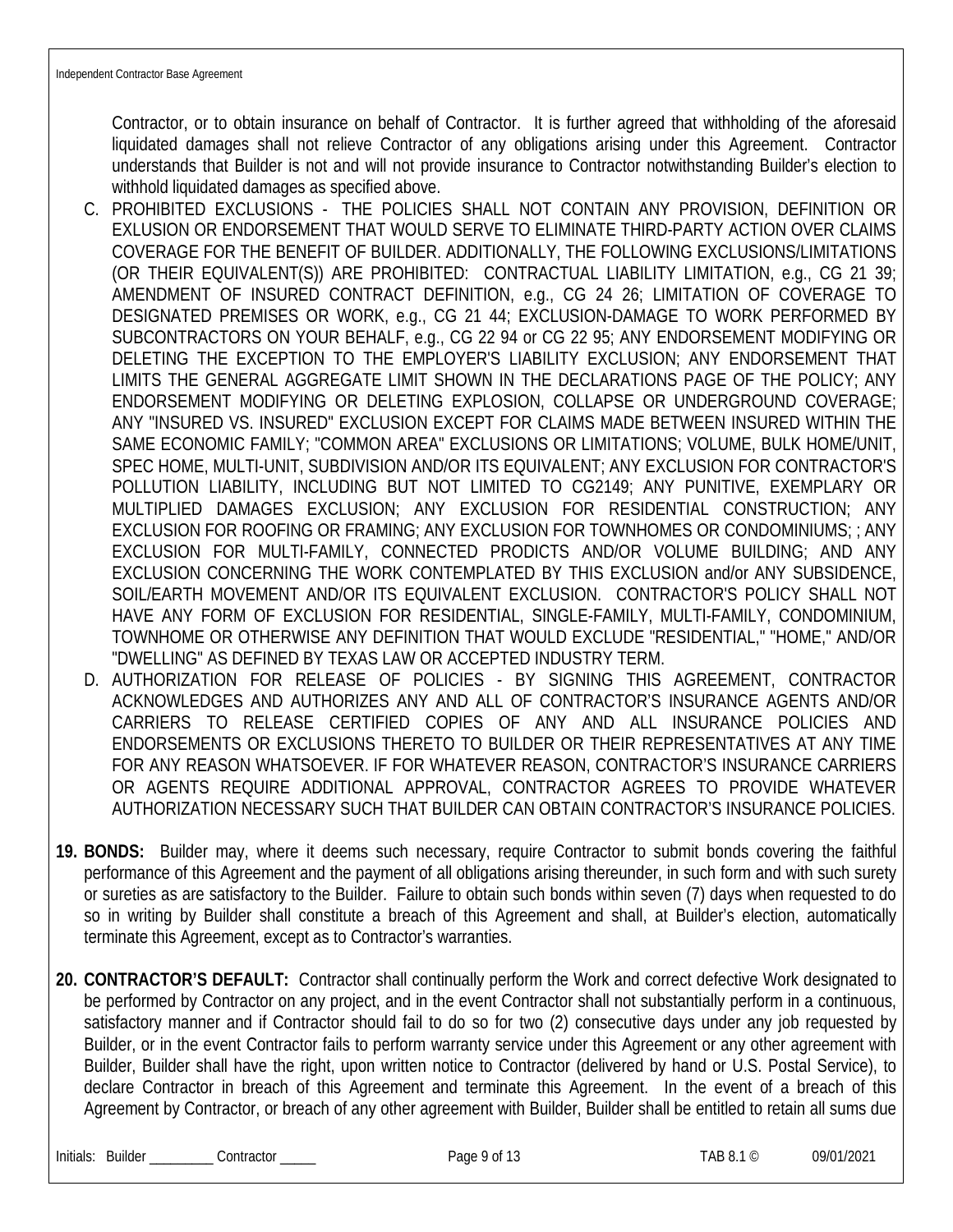Contractor and shall be entitled to cause the work to be performed by others, and shall apply any sums then due Contractor against such cost of completion and thereafter to the cost of an obligation arising under the provisions of this Agreement and, after all warranties have expired, any excess shall be paid to Contractor. In the event cost of such completion results in a deficiency, Contractor shall be fully responsible to Builder for such deficiency, together with any damages, costs of court and reasonable attorney's fees incurred by Builder.

- **21. CHANGE ORDERS:** Builder reserves the right, from time to time, to order Work changes in the nature of additions, deletions, or modifications, without invalidating this Agreement and agrees to make corresponding adjustments in the payments to be made to Contractor. All changes will be authorized by a written change order ( Change Order) signed by Builder. Work shall be changed and the payment(s) to be made to Contractor shall be modified only as set out in the written Change Order.
- **22. NOTICES:** To the extent not otherwise required by law, notices must be in writing and must be delivered by personal delivery, by certified mail return receipt requested, or by facsimile to the location for each party designated below. Contractor: Builder:

| Phone: |                                                                                                                 |
|--------|-----------------------------------------------------------------------------------------------------------------|
| Fax:   |                                                                                                                 |
|        | the contract of the contract of the contract of the contract of the contract of the contract of the contract of |

Either party may change the location for notice upon written notice, delivered as described above.

- **23. ALTERNATIVE DISPUTE RESOLUTION:** The parties to this Agreement specifically agree that the transactions contemplated herein involve interstate commerce.
	- A. **MEDIATION OR ARBITRATION BETWEEN BUILDER AND ANY HOMEOWNER Contractor agrees to and shall participate in any mediation or arbitration between the Builder and any homeowner/customer of Builder if so requested by the Builder. The mediation, and if applicable, the arbitration of any disputes involving Builder, a homeowner/customer of Builder and Contractor shall be conducted before the mediator or arbitrator named in the warranty documents given by Builder to the homeowner/customer of Builder, if any, or the mediator or arbitrator selected under the provisions of the contract between Builder and the homeowner/customer of Builder.**
	- B. **MEDIATION OR ARBITRATION BETWEEN BUILDER AND CONTRACTOR Contractor agrees that any dispute between Builder and Contractor (whether contract, warranty, tort, statutory, or otherwise) shall first be submitted to mediation and, if not settled during mediation, shall be submitted to binding arbitration as provided by the Federal Arbitration Act (9 U.S.C. §§ 1 et. seq.) or, if applicable, by similar state statute, and not by or in a court of law. All decisions respecting the arbitrability of any dispute shall be decided by the arbitrator. The arbitrator shall have the right to award reasonable attorneys' fees and expenses, including those incurred in mediation and arbitration. The parties agree to work together in good faith to select a mediator and, if all disputes are not resolved by mediation, an arbitrator in the county where the subject property is located. If the parties are unable to agree on the appointment of a mediator and/or arbitrator, then the mediation or arbitration, or both, shall be conducted by the American Arbitration Association ("AAA") in accordance with its applicable rules and procedures provided, however, if there is any conflict between this Agreement and such rules or procedures, the provisions of this Agreement shall control. If for any reason the AAA is unable or unwilling to conduct the mediation or the binding arbitration, or both, either party may petition a court of general jurisdiction in the subject county to appoint a mediator or arbitrator, or both.**
	- C. **ARBITRATION In any arbitration proceeding involving the parties:**
		- **1) All applicable Federal and State law shall apply;**

Initials: Builder \_\_\_\_\_\_\_\_ Contractor \_\_\_\_\_ Page 10 of 13 TAB 8.1 © 09/01/2021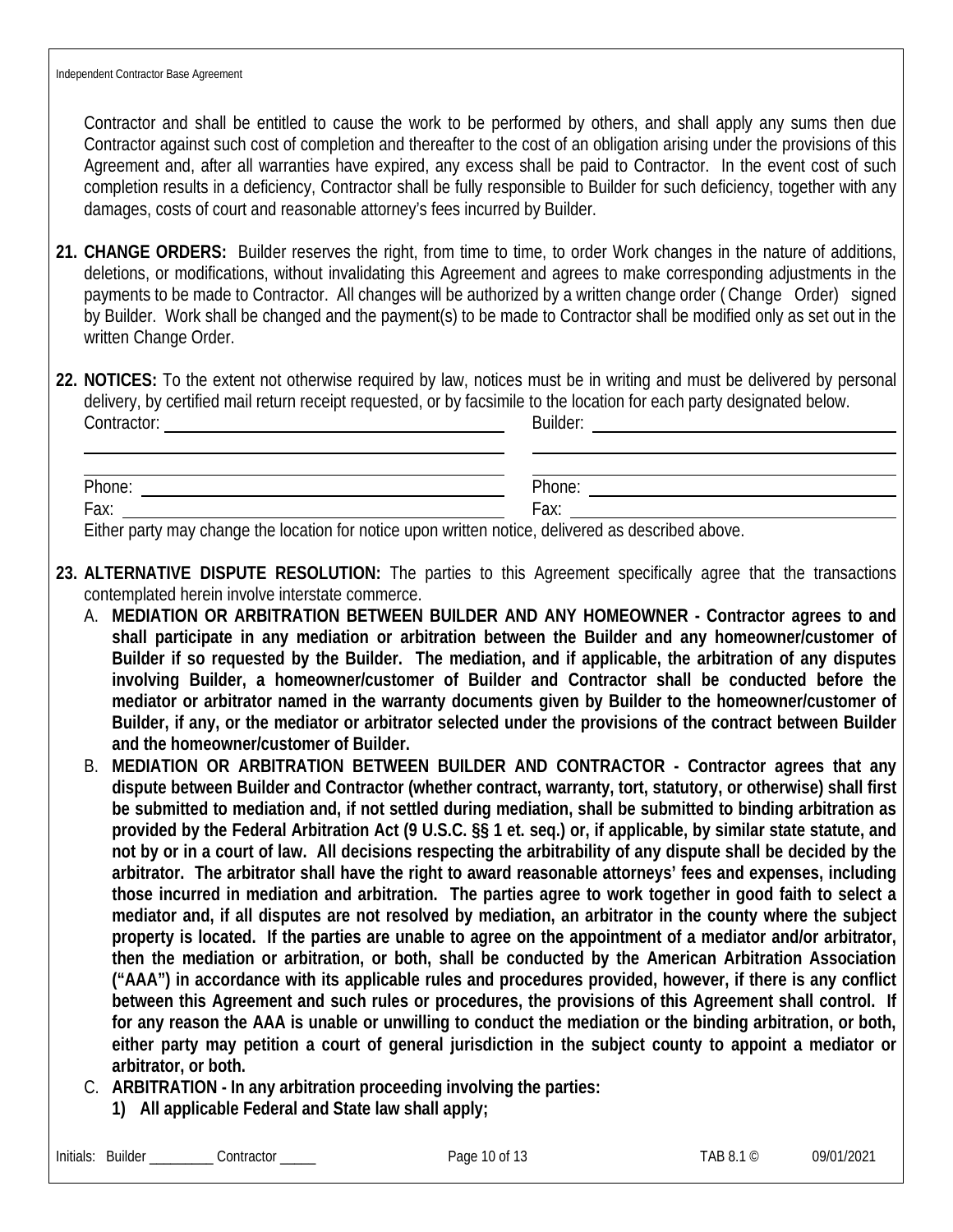- **2) All applicable claims, causes of action, remedies and defenses that would be available in court shall apply;**
- **3) The proceeding shall be conducted by a single arbitrator selected by a process designed to ensure the neutrality of the arbitrator;**
- **4) The parties shall be entitled to conduct reasonable and necessary discovery;**
- **5) The arbitrator shall render a written award and, if requested by any party, a reasoned award;**
- **6) Any award rendered in the proceeding shall be final and binding and judgment upon any such award may be entered in any court having jurisdiction.**
- D. SURVIVAL Builder and Contractor agree that notwithstanding anything to the contrary contained herein, the rights and obligations set forth in the mediation/arbitration provisions set forth above shall survive (1) the termination of this Agreement by either party; or (2) the breach of this Agreement by either party. The waiver or invalidity of any portion of the mediation/arbitration provisions set forth above shall not affect the validity or enforceability of the remaining portions of those provisions and/or this Agreement. Builder and Contractor further agree (1) that any dispute involving the directors, officers, employees and agents of either Builder or Contractor shall be resolved as set forth herein and not in a court of law; and (2) that Builder shall have the option to include Contractor as a party in any mediation and arbitration between Builder and any customer or client of Builder and, if Builder does opt to include Contractor in such mediation and arbitration, Contractor shall fully participate therein pursuant to the terms set forth above. If any party to this Agreement files a proceeding in any court to resolve any controversy, dispute or claim, such action shall not constitute a waiver of the right of such party or a bar to the right of any other party to seek arbitration of that or any other claim, dispute or controversy, and the court shall, upon motion of any party to the proceeding, direct that such controversy, dispute or claim be arbitrated in accordance with this Agreement.
- **24. WARRANTIES SURVIVE AGREEMENT:** Contractor expressly agrees that all warranties made by Contractor in this Agreement shall survive this Agreement in the event it is terminated or expires for any reason prior to the running of the applicable warranty period.
- **25. INVALIDITY:** It is understood and agreed by the parties hereto that if any of the clauses or provisions of this Agreement shall contravene or be invalid under the laws of the State of Texas, such contravention of invalidity shall not invalidate the entire Agreement, but it shall be construed as if not containing the particular clause or provision held to be invalid, and the rights and obligations of Contractor and Builder shall be construed and enforced accordingly.
- **26. GENDER:** The words "Builder," "Contractor" and "subcontractor" include singular or plural, individual, partnership or corporation, and the respective heirs, executors, administrators, successors, and assigns of Builder, Contractor and subcontractors, as the case may be. The use of any gender applies to all genders. If more than one party is named as Contractor, the obligation hereunder of each such party is joint and several.
- **27. BINDING AGREEMENT:** The Contract Documents are complimentary, and what is called for by any one shall be binding as if called for by all. This Agreement shall remain in full force and effect from the execution date and until terminated in writing. This Agreement and the terms and covenants herein contained shall apply to and be binding upon the parties hereto, their heirs, successors and assigns. None of the rights, interests or obligations created by this Agreement may be assigned, transferred, or delegated in whole or in part by the parties hereto, and any such purported assignment transfer or delegation shall be void.
- **28. ASSIGNMENT:** Contractor shall not assign this Agreement or any payments due or to become due hereunder without the prior written consent of Builder.

Initials: Builder \_\_\_\_\_\_\_\_ Contractor \_\_\_\_\_ Page 11 of 13 TAB 8.1 © 09/01/2021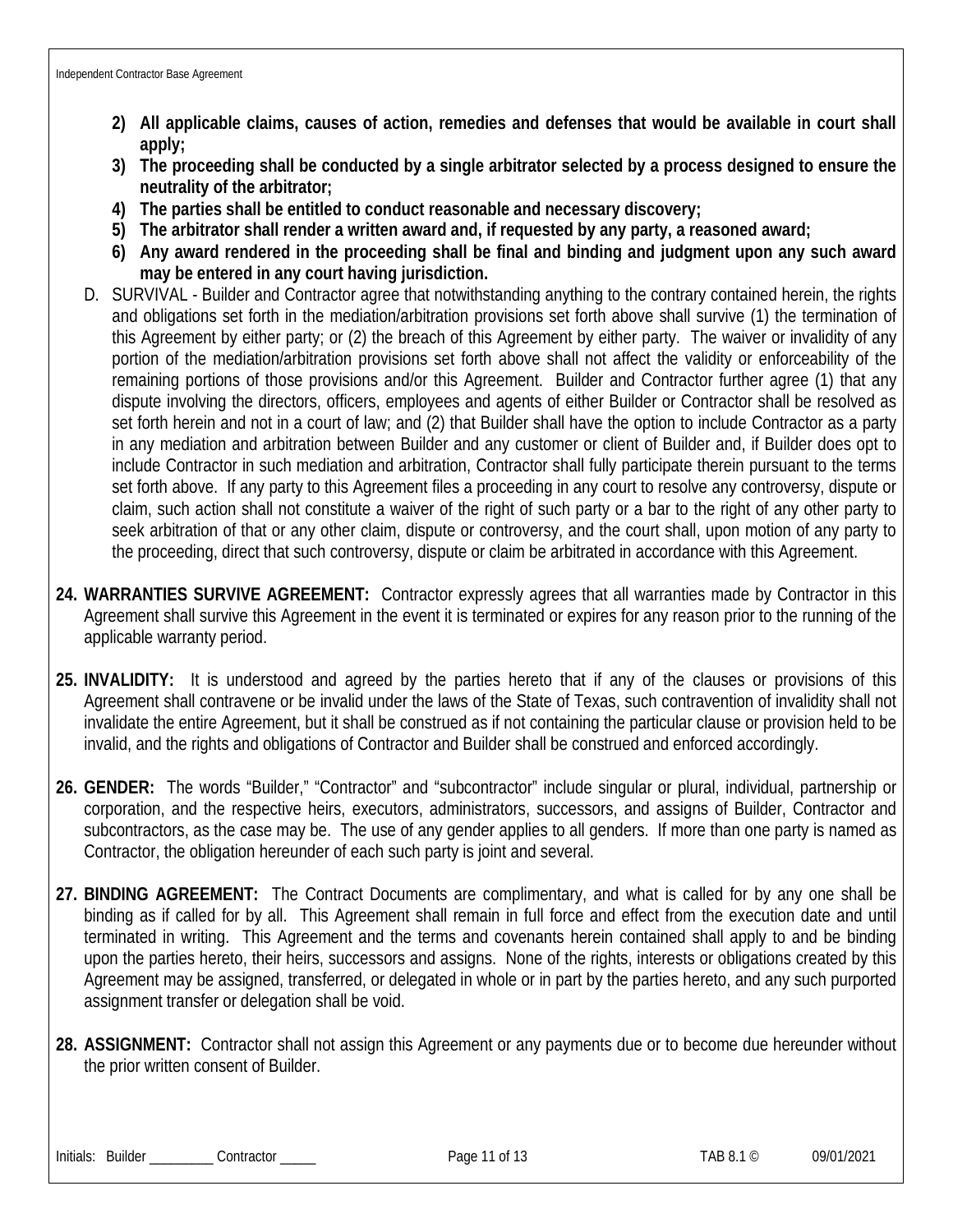- **29. ENTIRE AGREEMENT:** This Agreement contains the entire agreement among the parties, and no oral statements or prior written matters not specifically incorporated herein shall be of any force and effect. No variation, modification or changes hereof shall be binding on either party hereto unless set forth in a document executed by all the parties hereto. If there is a conflict between this Agreement and any terms contained in any proposal, invoice or other agreement between Builder and Contractor, the terms of this Agreement shall control.
- **30. TIME OF THE ESSENCE:** Time is of the essence in the performance of Contractor's obligations hereunder.
- **31. GOVERNING LAWS:** The laws of the State of Texas shall govern the validity, enforcement and interpretation of this Agreement. The obligations of the parties are performable in County, Texas and the parties hereto consent to such venue for purposes of any action arising out of this Agreement. The parties agree that the normal rule of construction that any ambiguities are to be resolved against the drafting party shall not be employed in the interpretation of this Agreement.

|                                                                                                                                                                                    | 20            |                 |            |
|------------------------------------------------------------------------------------------------------------------------------------------------------------------------------------|---------------|-----------------|------------|
|                                                                                                                                                                                    |               |                 |            |
| By: $\frac{1}{2}$                                                                                                                                                                  |               |                 |            |
|                                                                                                                                                                                    |               |                 |            |
|                                                                                                                                                                                    |               |                 |            |
|                                                                                                                                                                                    |               |                 |            |
|                                                                                                                                                                                    |               |                 |            |
| I/We personally and unconditionally guarantee the<br>full and prompt payment to all employees, agents,<br>subcontractors, material suppliers and labor suppliers<br>of Contractor. |               |                 |            |
| Principal Owner of Contractor                                                                                                                                                      |               |                 |            |
| Principal Owner of Contractor                                                                                                                                                      |               |                 |            |
| <b>Principal Owner of Contractor</b>                                                                                                                                               |               |                 |            |
| Initials: Builder __________ Contractor _____                                                                                                                                      | Page 12 of 13 | TAB 8.1 $\circ$ | 09/01/2021 |